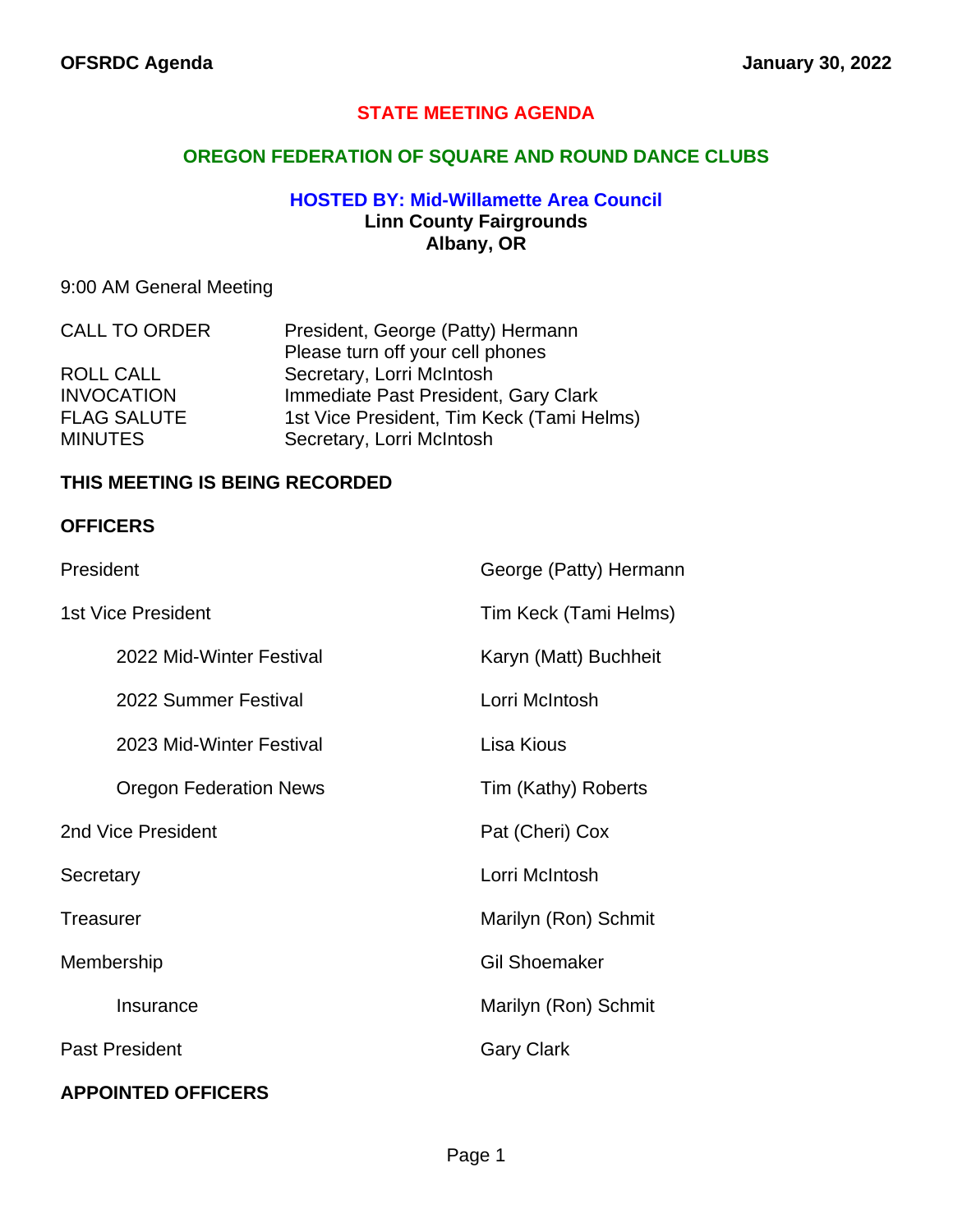# **OFSRDC Agenda January 30, 2022**

| Parliamentatian             | Tim (Kathy) Roberts                |
|-----------------------------|------------------------------------|
| <b>Education/Publicity</b>  | Kathy (Tim) Roberts                |
| Historian                   | Marilyn (Ron) Schmit               |
| <b>COMMITTEE CHAIRS</b>     |                                    |
| Licensing                   | <b>Brooke Davison</b>              |
| <b>Youth Activities</b>     | Karyn (Matt) Buchheit              |
| <b>ORDTA</b>                | Tami Helms (Tim Keck)              |
| <b>Round Dance Sreening</b> | Tami Helms (Tim Keck)              |
| <b>Caller Liaison</b>       | <b>Terry Halley (Betty Chipps)</b> |
| Webmaster                   | Tim (Kathy) Roberts                |
| <b>Grant Fund Committee</b> | <b>Gary Clark</b>                  |
| <b>State Fair</b>           | Marilyn (Ron) Schmit               |
| <b>Background Check</b>     | Tim (Kathy) Roberts                |

# **OLD BUSINESS**

A.

# **RECESS**

# **NEW BUSINESS**

- A. Motion to change background check expiration to 3 years
- B. Report from Nominating Committee
- C. Motion (Tim Keck) to modify P&Ps to reflect the billing practice for the directories
- D. USDA Western Region VP LPaul and Sally Schmidt
- E.

# **DELEGATES**